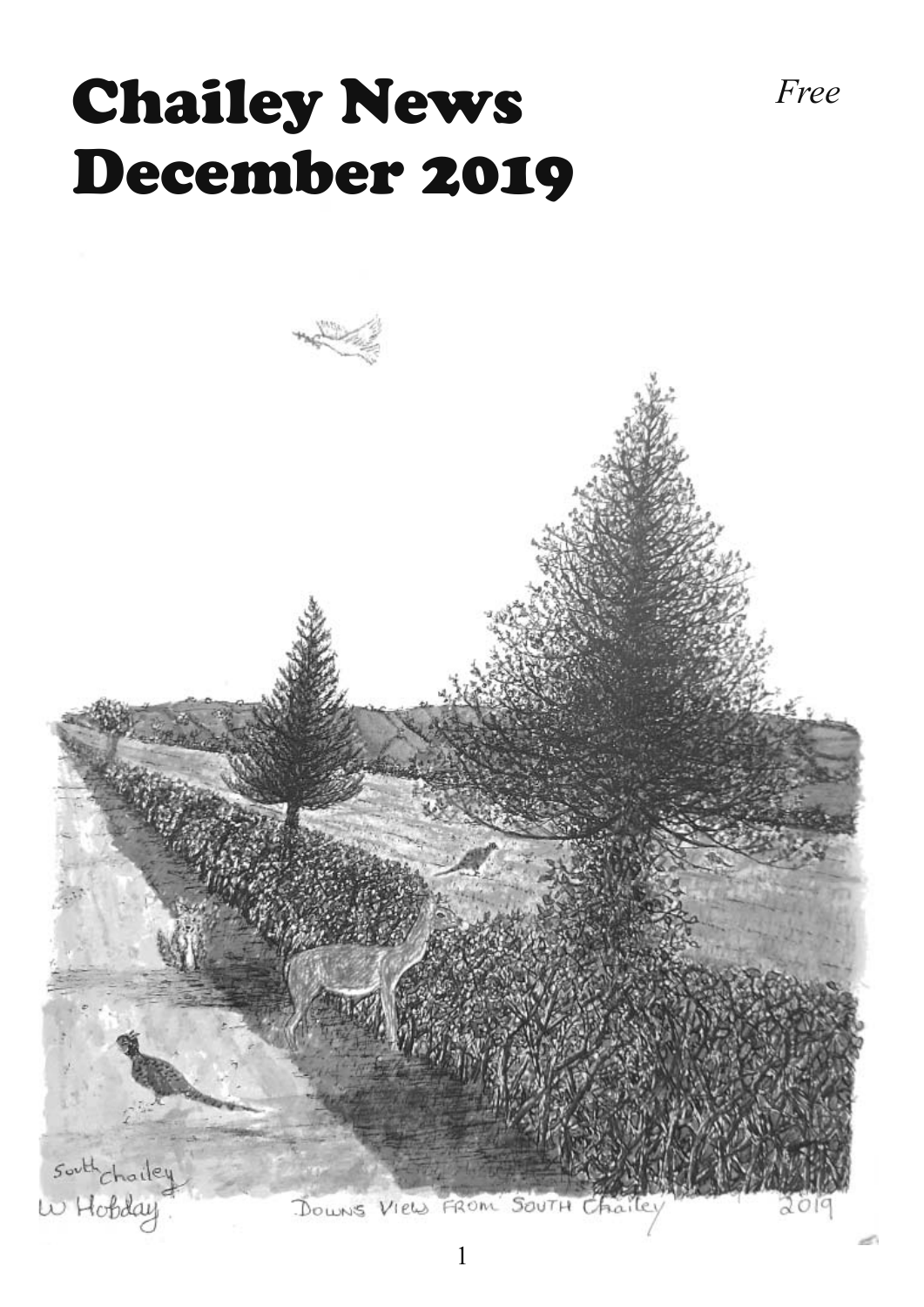### **The Church of St Peter Parish of Chailey**



**WEEKDAYS Monday** 8pm **Bell Ringing Practice** 6.30pm **Choir Practice Thursdav** New ringers and choir members always welcome. Transport to services can be arranged: please contact the churchwardens. The Church is open during daylight hours.

**PRIEST IN CHARGE:** The Parish is in Interregnum

- **PARISH OFFICE:** The Parish Office will be manned occasionally stpeterschurch12@hotmail.co.uk **Teresa Wenban Web site** www.stpeterschailey.org
- **Mrs Chris Peskett CHURCHWARDENS:** 01825 721431 Mrs Teresa Wenban 01825 722586
- **PCC SECRETARY: Mr Chris James** 01825 722411
- **MAGAZINE ADVERTISING & FLYER INSERTS: Mr Chris Jones**

F-mail

01825 508721 jonespellingford@aol.com

#### **CHAILEY FREE CHURCH, SOUTH CHAILEY**

Please see details of services and weekday activities later in magazine **Mr Roger Nutley** 01273 890114 Contacts: 01273 400785 **Mr Dave Caughley** 

| <b>ROMAN CATHOLIC MASS</b> |                         |                                  |
|----------------------------|-------------------------|----------------------------------|
| <b>Herons Ghyll:</b>       | <b>Wednesday 9.30am</b> | Sunday 11.30am Holy Days 12 noon |
| <b>Haywards Heath:</b>     |                         | Sunday 8.30am 10.30am 5pm        |
| Uckfield:                  | Saturday 5.30pm         | Sunday 9.30am                    |
| Lewes:                     |                         | Sunday 9am 10.30am               |

For further information about Roman Catholic services and activities, please contact Mrs Mary Butterfield, 01825 724003

(cover illustration by William Hobday. Commissions Taken. www.penandinkartist.co.uk. email: williamhobday@gmail.com)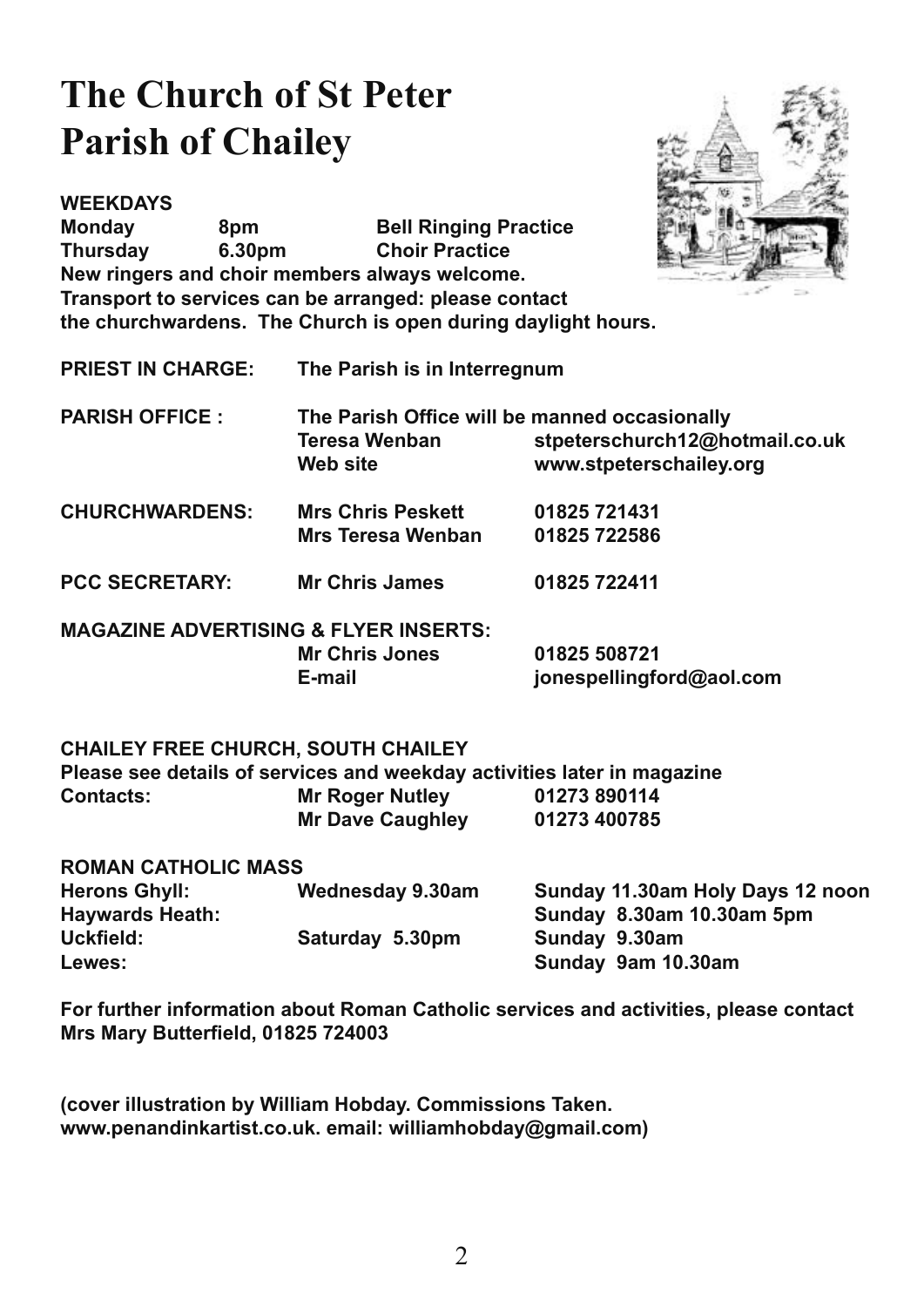#### **DECEMBER SERVICES 2019**

#### **Sunday 1st December** *ADVENT SUNDAY*

8am Holy Communion (BCP) 10am Family Communion

**Sunday 8th December** *The second Sunday of Advent*  8am Holy Communion (BCP) 10am CHRISTINGLE

**Sunday 15th December** *The third Sunday of Advent*  8am Holy Communion (BCP) 10.00am Parish Communion 6pm Carol Service

**Sunday 22nd December** *The fourth Sunday of Advent*  8am Holy Communion (BCP) 10am Parish Communion

#### **Tuesday 24th December** *Christmas Eve*

3pm Crib Service 11pm Midnight Communion

#### **Wednesday 25th December** *CHRISTMAS DAY*

8am Holy Communion (BCP) 10am Christmas Family Service

#### **Sunday 29th December** *The Įrst Sunday of Christmas*  8am Holy Communion (BCP)

10am Parish Communion

#### **Sunday 5th January** *The second Sunday of Christmas*

8am Holy Communion (BCP) 10am Family Communion

> **BCP** is the Book of Common Prayer (1662). All other Eucharistic Services are from **Common Worship: Order One***.* **We welcome everyone warmly and families and children are always welcome at all our services.**

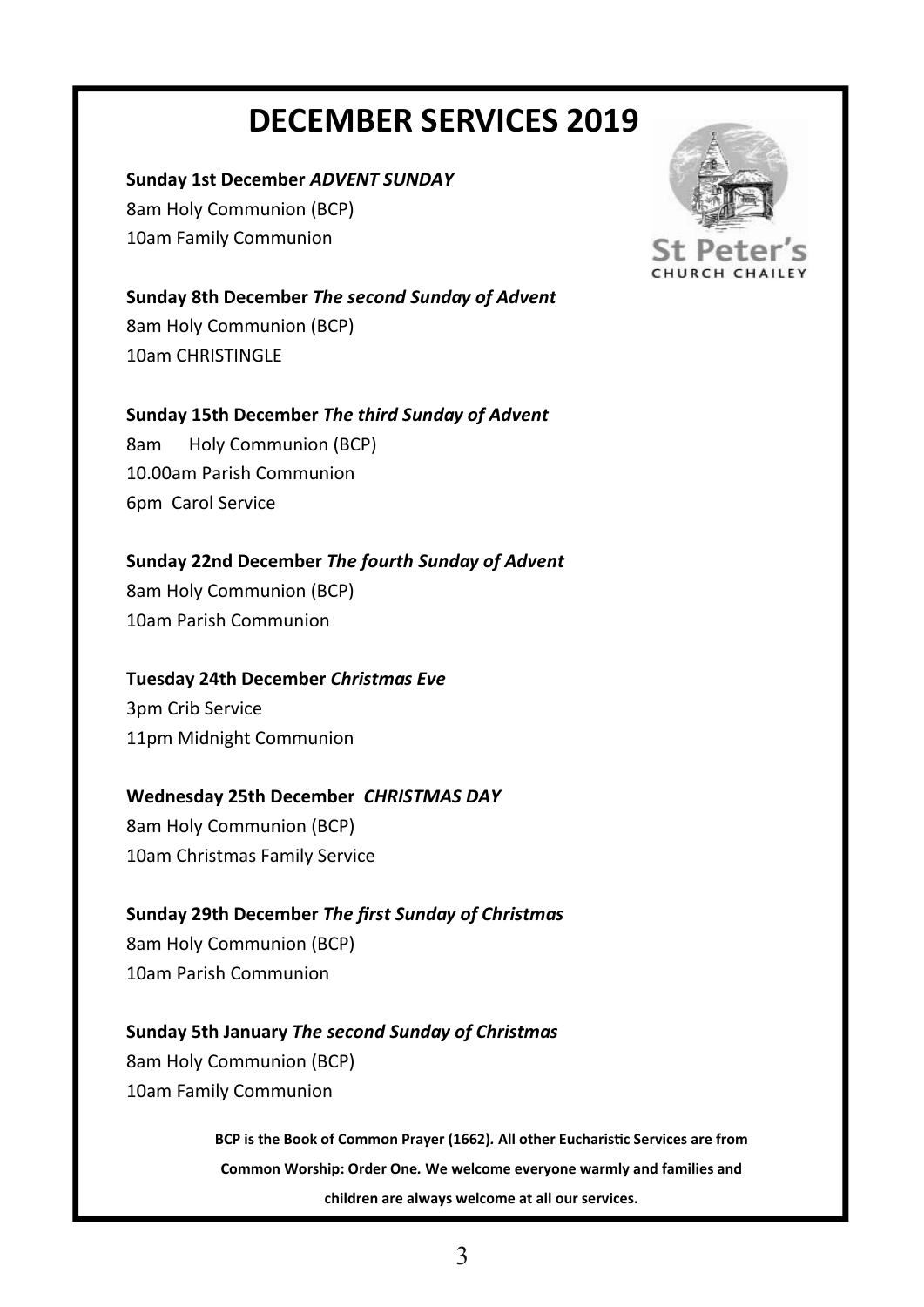

This year, Sunday the first of December is also the beginning of Advent, when the 'countdown to Christmas' really begins: Advent Sunday, the start of the season in which we prepare for the celebration that commemorates the birth of Jesus Christ, and the day we light the first candle on our Advent wreath in church. Advent always begins on the Sunday nearest November 30th, (the feast day of St. Andrew the

Apostle), and covers four Sundays. Advent Sunday can be from the 27th November (which it was in 2016) to the 3rd December (which it was in 2017). Advent only starts on the 1st December when Christmas Day is on a Wednesday (which will happen this year). Because the day it begins changes from year to year, so does the length of each Advent season.

No-one is really sure when Advent was first celebrated but it dates back at least to the year 567 when monks were ordered to fast during December leading up to Christmas. Even in medieval times, in parts of England, there were early forms of Nativity scenes called 'advent images' or 'vessel cups'. They usually consisted of a box, often with a glass lid that was covered with a white napkin, which contained two dolls representing Mary and the baby Jesus. The box was decorated with ribbons, flowers and sometimes apples, and they were carried around from door to door. It was thought to be very unlucky if you hadn't seen a box before Christmas Eve! People were expected to pay the box carriers a halfpenny to see inside the box.

In church at this time, most of us eagerly anticipate the singing of carols, both traditional and modern. The word carol is derived from the Old French word **carole**, which was a circle dance accompanied by singers. Carols were very popular as dance songs from the 1150s to the 1350s, after which their use expanded as processional songs sung during festivals, while others were written to accompany religious mystery plays, such as one of our favourites, the 'Coventry Carol', which was written before 1534.

There are some songs that we know as Christmas Carols that are really 'Advent Carols'. These include 'People Look East', 'Come, thou long expected Jesus', 'Lo! He comes, with clouds descending' and perhaps the most popular Advent song 'O Come, O Come Emmanuel!'

Much like the Christmas Tree tradition, the Germans were the first to use Advent calendars. In the 19th Century, German Christians often counted down to Christmas by marking 24 chalk lines on a door and rubbing one off every day in December. Commercial Advent calendars first became popular in Germany in the early 1900s, although people frequently made their own from the 1850s. They soon became very popular all over the western world. However, during World War II, the production of Advent calendars stopped due to a shortage of cardboard. I remember as a young child in the 1960s opening each window of our advent calendar, which was recycled annually, and gazing with delight not on a chocolate, but simply on the tiny, pretty Christmas picture behind. The first calendar with chocolate in it appeared in shops in 1958, although they only became really popular in the 1980s.

Now, today, millions of households all over the world will have opened the first window of their Advent Calendar, the styles of which are as varied as the people who buy, or make, them (and, interestingly, most calendars these days have no reference at all to the birth of Christ). There are Advent Calendars used to sell and promote different products including perfumes, alcohol and beauty products. You can even get advent calendars for pets, with dog or cat treats in them! The world's largest advent calendar was made in 2007 at St Pancras Station in London. It was 71m tall and 23m wide and celebrated the refurbishment of the station. Perhaps some of you saw it? The most expensive advent calendar ever (so far...) was made in 2010 by a jewellers in Belgium. It was made of 24 glass tubes each containing some diamonds and silver and it was worth about £2.1 million! I hope it was put to good use!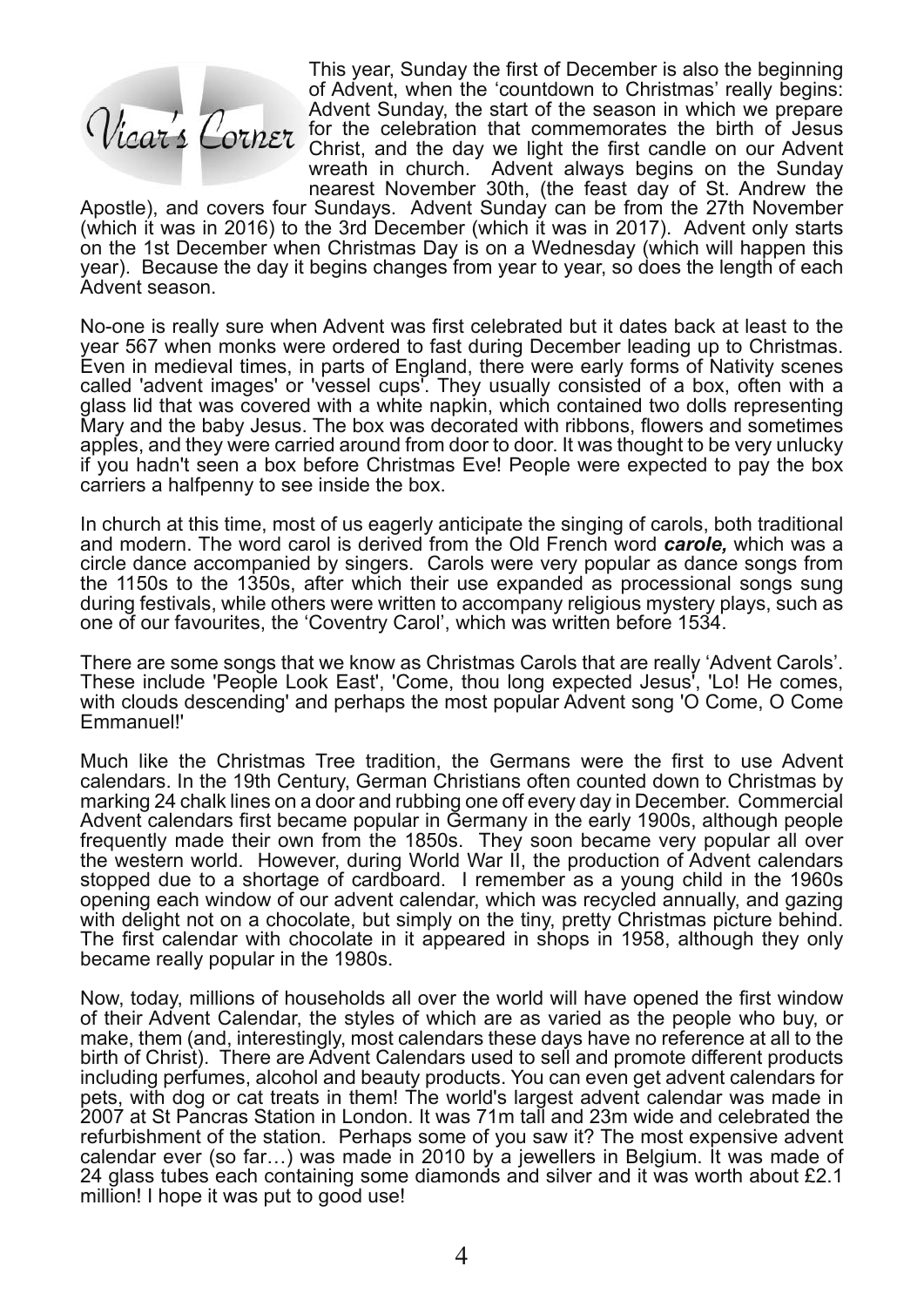At St Peter's we will be celebrating Advent and the Christmas seasons in a variety of lovely services, some of which will have special appeal for families with young children such as 'Christingle', and the Crib Service. Take a look at the dates listed on our 'December Services' page in this magazine. We also have our much anticipated annual Christmas visit of the wonderful choir, 'Coro Nuovu', on Dec 7th, when we will be treated to Part One of The Messiah, as well as a mix of other seasonal songs. However you do your 'countdown to Christmas', please come and enjoy these special occasions with us: you will be warmly welcomed!

Have a very happy Advent and 'Christ'-mas, from all at St Peter's,

**Christine Peskett - Churchwarden** 

### **Toddlers Group**

We now have a Toddlers group up and running at St Peter's Church. This is a free group which meets in the church on a Friday morning between 9.00am and 11.00am. Toys and activities for children. Free refreshments during the morning. Baby changing facilities. We welcome new Toddlers and their parents, grandparents or carers to this group. Contact the parish office (01825 722286) stpeterschurch12@hotmail.co.uk for more information.

#### **December Parish Register 2019** William (Bill) Harris 23rd October 2019

**Deaths** 

**Fric Wilkins** 

23rd October 2019

### **Chailey Litter Pickers**

#### 1357 bags so far!

You never know what you are going to come across when out litter picking. We regularly pick up car hub caps and those magnetic learner driver signs are a waste of money as we pick up a lot of those too. Very occasionally someone picks up a coin or £5 note but last month's pick resulted in something of much greater value. On the curve of the A272 near Holford Manor I found a large plastic yellow carrying case. Inside was a piece of equipment of some sort. I took it home along with my bags of litter and showed it to my husband. It turned out to be a laser level devise used in ground works and construction. It was in full working order and a check on the internet told us it was worth about £600. My other half got into his best detective mode and set about trying to find out who owned it, and had lost it. A day later a courier arrived to pick it up from our house and return it to a very grateful company; job well done!

We were delighted on Sunday 10th November to help Chailey Bonfire Society clean up the parade route and field after the Bonfire celebrations. Well done Bonfire Society on another great event, despite the weather you did us proud!

Next Group Litter Pick: Thursday 19th December meeting at 10am at Pound Common car park.

For more information contact Janet Caughley on 01273 400785 or janetcaughley@gmail.com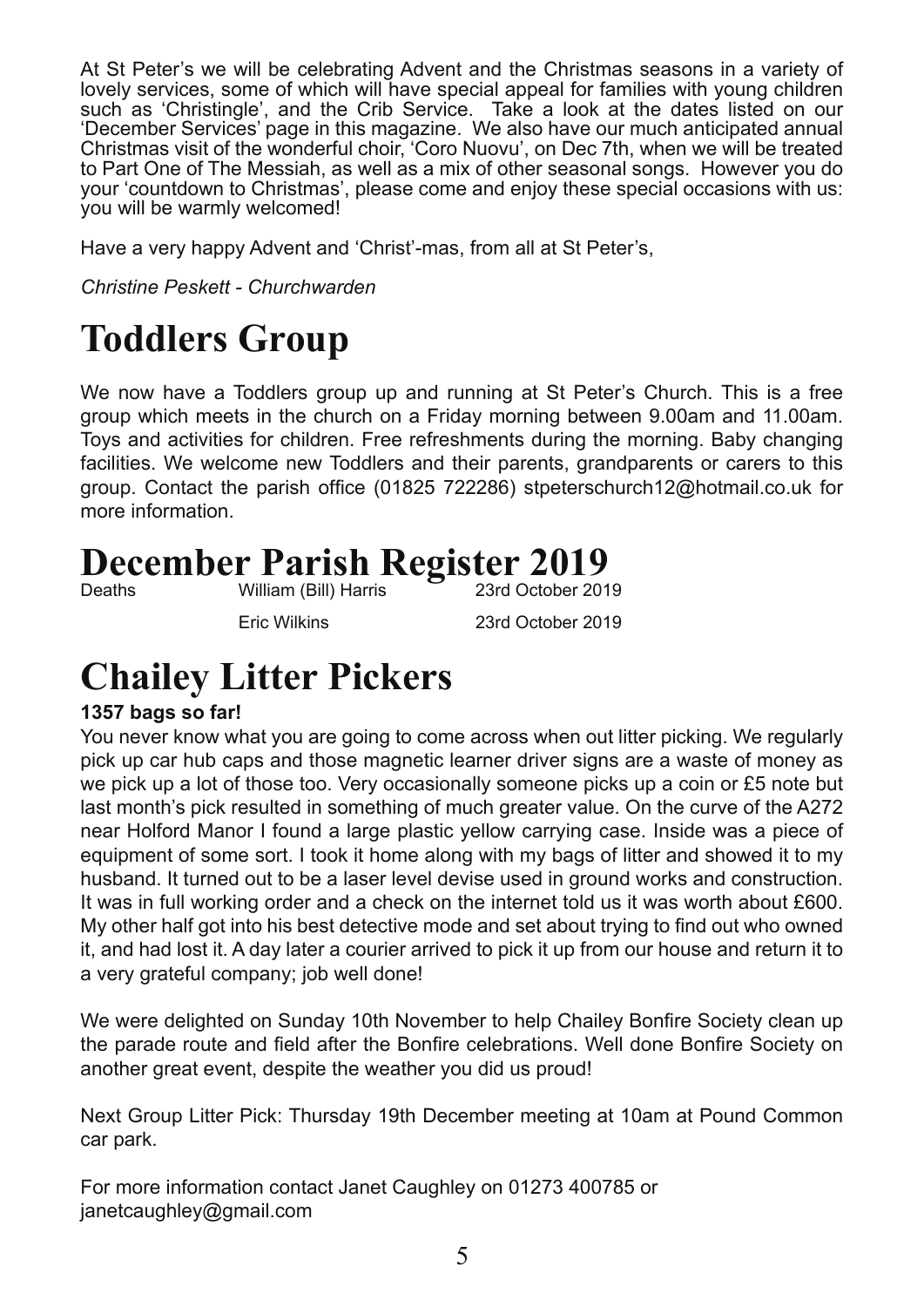



#### **Messy Christingle Service**

4:30pm, **Monday** 2nd Service followed by a tea Christingles provided





#### **Coffee Stop Party & Carols**

10am, Friday 20th<br>Coffee & Carols





#### **Carol Service**  4pm, Sunday 22nd Service followed by a tea 2 Helped by **Messy Church**





#### **Christmas Day**

10:30am, 25th December A short service to share this<br>special day with your family





**Chailey Free Church,** A275, South Chailey, BN8 4AN Contact us for details on 01273 400785 or 01273 890114 Email: contact@chaileyfreechurch.com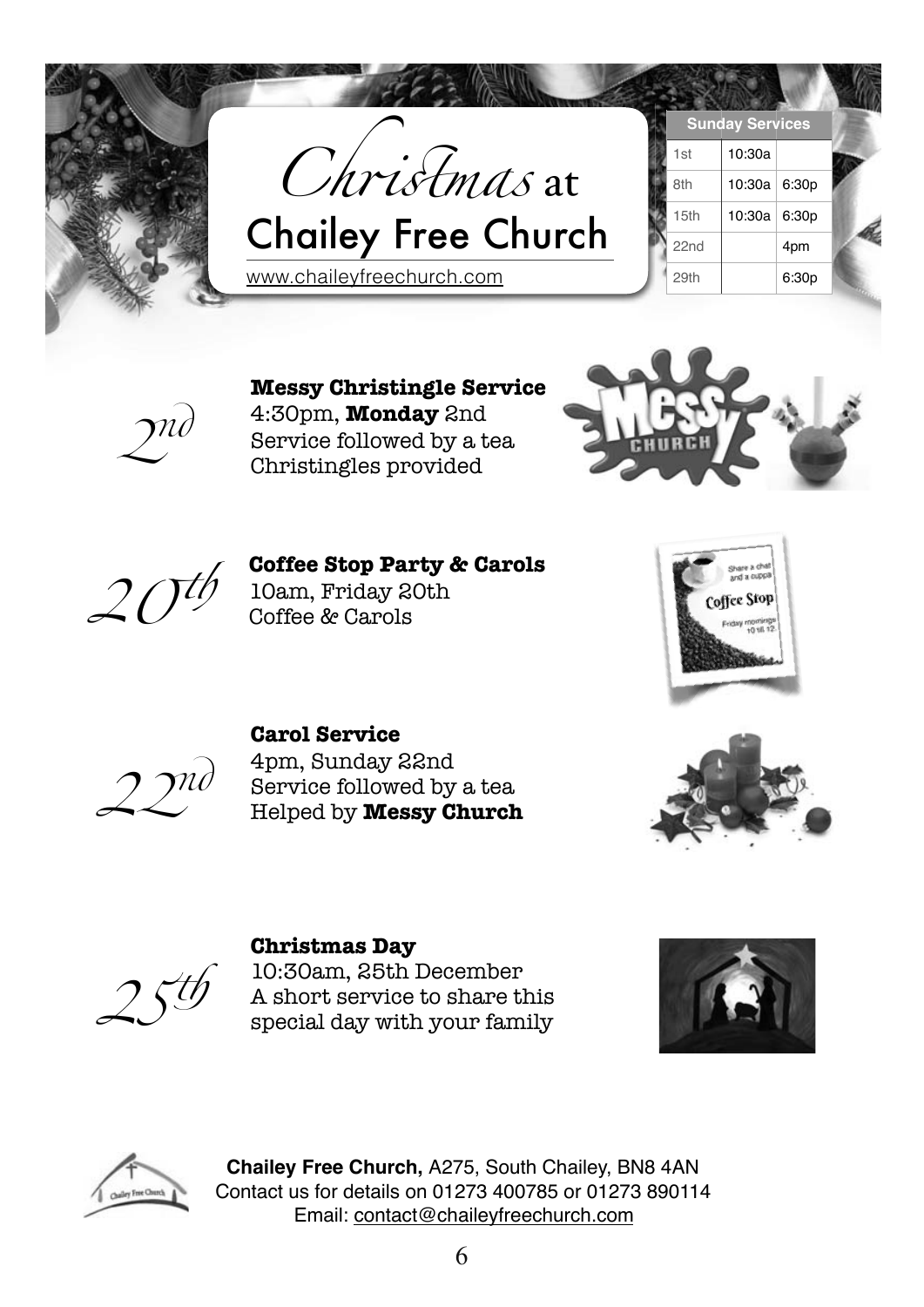# **Christmas Concert**

Messiah (Part 1) and seasonal favourites. Performed by Coro Nuovo. Musical Director Andrew Rees Saturday 7th December 2019 7.00pm - St Peter's Church, Chailey Green BN8 4DA. Email tickets@coronuovo.org.uk Phone 01444 717320 coronuovo.org.uk/ tickets

### Do You Enjoy Singing?

At St Peter's Church we have a small but able choir, led by Andrew Rees, our musical director. We sing at the Sunday 10am service and have a weekday practice on Thursday evenings at 6.30pm. We have a wide range repertoire, but are also chilled out, friendly and we have fun. If you feel you would like to join us, or give us a try, please contact a churchwarden. We don't make every Sunday, no one can, but we turn up whenever we are able. We have several times in the church year when we use our music to celebrate the season and a number of singers join us to boost numbers.

### **Christmas Market at St Peter's Church**

Chailey Green, 30th November 2019 10am-2pm. Come and meet Father Christmas. Entry £2.00 to include Seasonal Refreshments.

Stalls to include: Wine Tasting from Bluebell Vineyard, Art from Local Artists, Pete's Pantry Homemade Cake & Sweets, Handmade Seasonal Cards & Gifts, Rowdy and Fancy Chocolates, Handbags, Nose to Tail Butchers, Generation 11 Gin, Children's Toys, Deerview Chutneys, Hayley's Fudge, Hand Knitted Items, Face Painting and many other stalls!

### The Rob & Ann Bequest

The Rob & Ann bequest has invested £50,000 to yield £2-2,500 p.a. to help young people start their working lives, tools, equipment & fees to vocational courses and give a bonus at Christmas to the aged, infirm and lonely. Request in writing R & A Bequest, Bineham Garden, N. Chailey BN8 4DD

Best wishes, Rob & Ann

### **From the Parish Leaflet December 1919**

A very interesting and instructive Lecture on France was given in the Parish Room by Illustrated by lantern slides the lecturer thrilled the audience by the graphic Miss Bell. description she gave of the ruthless havoc wrought by the Germans and by the dauntless bravery and resourcefulness shown by the men and women of France. The pictures were excellent, those of the beautiful cathedrals making us realise more fully of the wanton crimes committed by their destruction.

Note: The lantern slide originated in the 17th Century. The earliest were hand painted and very popular at country fairs. However Miss Bell would have been able to take advantage of the many photographs available at the time.

**Annette Shelford**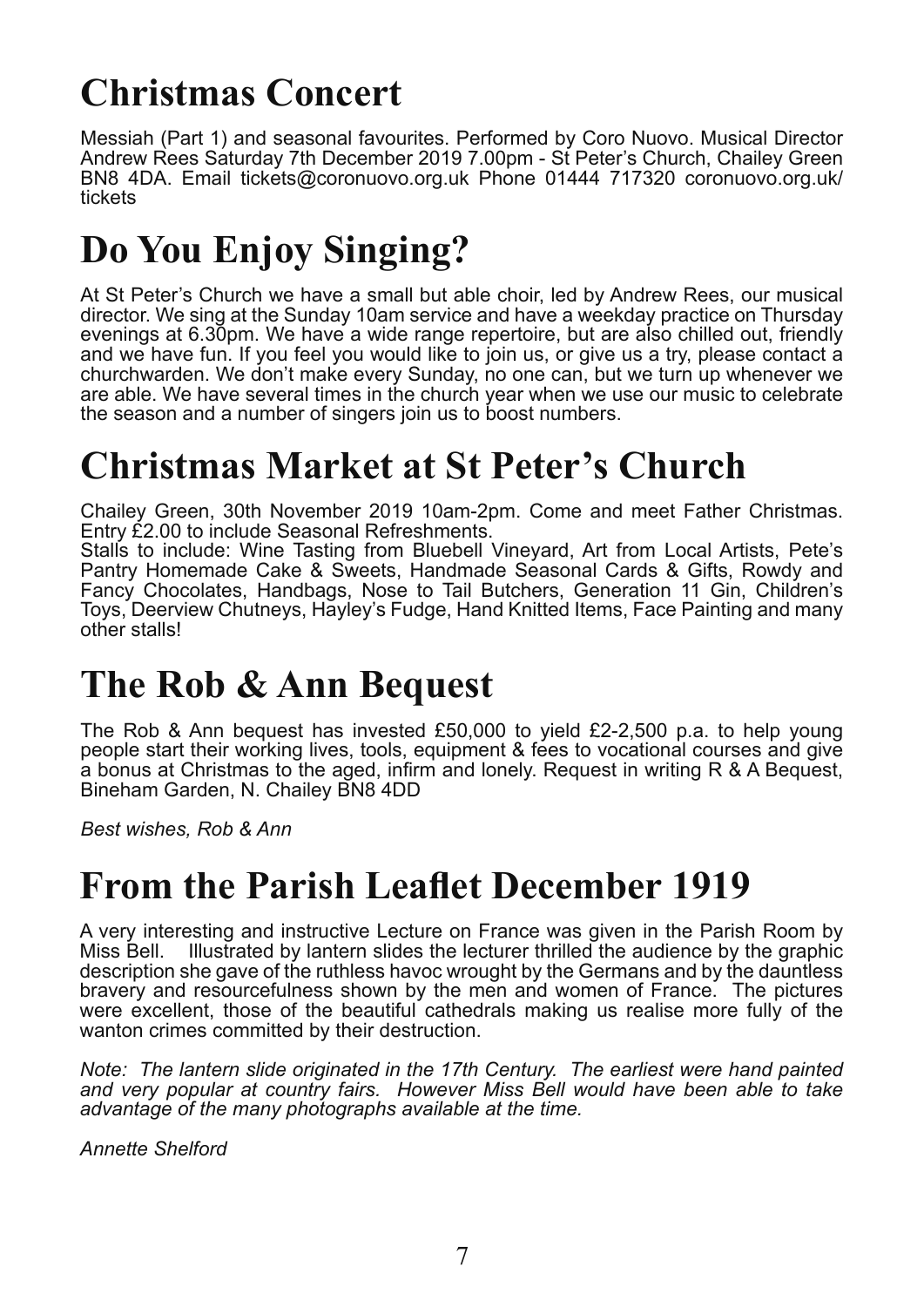# **Chailey Commons Society**

As another year draws to a close, the commons are now in winter mode with the bracken collapsed once again and paths and vistas have opened. The restored areas continued to fill with fresh growth and the scrapes are showing new heather plants to form the lovely heathland landscape. The work continues to cut and roll the bracken areas and the birch will receive attention in due course.

Our Besom Broom making, and sales, continued in October, making really good use of the available material on the common. Our thanks to those involved for their help and good work and we will be continuing this in 2020. We hope to have birch cutting days in January on Pound Common on Sunday 12th and Sunday 26th between 10.00.a.m. -3.00 p.m. Look out for details and posters and come along and help us.

For our Fungus Foray on Pound Common we welcomed Melissa Waddingham for a return visit. Her enthusiasm and knowledge about the various fungi is amazing and we were treated to a lovely informative afternoon of discovery of the fruiting bodies of this fascinating kingdom. Owing to the seasonal rains the numbers of fungus were numerous and extensive, perhaps the best for a few years.

There is no indoor meeting in December so our next one will be on Thursday January 9th, 2020 at 7.30 p.m. when we welcome Steve Alton giving a talk 'Managing people and stock on Ashdown Forest'. Steve works as a conservator on Ashdown Forest and has expert knowledge to share with us about this famous ancient and well-known local heathland. Parking and refreshments and visitors welcome. We look forward to seeing you there.

It is good to see that the rubbish bins provided are being well used and that dog owners are taking care to use them appropriately. This is essential for practical and health reasons to help prevent the spread of diseases.

I wish you a very Happy Christmas and a peaceful New Year.

For further information, visit our website – www.chaileycommons.org.uk or our Facebook page www.facebook.com/chaileycommons/

William Coleman - 01444 831098

### **Chailey Parish Council**

A272 Western Road through Newick: between Goldbridge and Allington Road is expected to be closed at night between 7PM and 6AM until December 13th for carriageway works. For further information on this and other roadworks, actual or planned, see www. roadworks.org eastsussex

Highways meeting: your Parish Council met with Highways on October 21st. A detailed Record of the meeting will be found on the Council's website.

- Highways reported that they were working to propose a crossing facility at the Junction of Warrs Hill and A275, to help pedestrians cross to the footpath leading to services at the King's Head crossroads. They anticipate a Road Safety Audit early in the New Year.
- A request to drop kerbs and facilitate wheelchair access along the footpath between the King's Head and Chailey Heritage had been passed for detailed work.
- It was agreed to commission two Traffic Surveys at the junction Mill Lane/A275; these were essential preliminaries to any design work and had been delayed by major roadworks at the junction. The eventual design will determine the approximate cost of a pedestrian crossing at this point, and the Parish Council will then have to consider what funds may be available.
- We also discussed possible ways to link the footpaths along the A275 South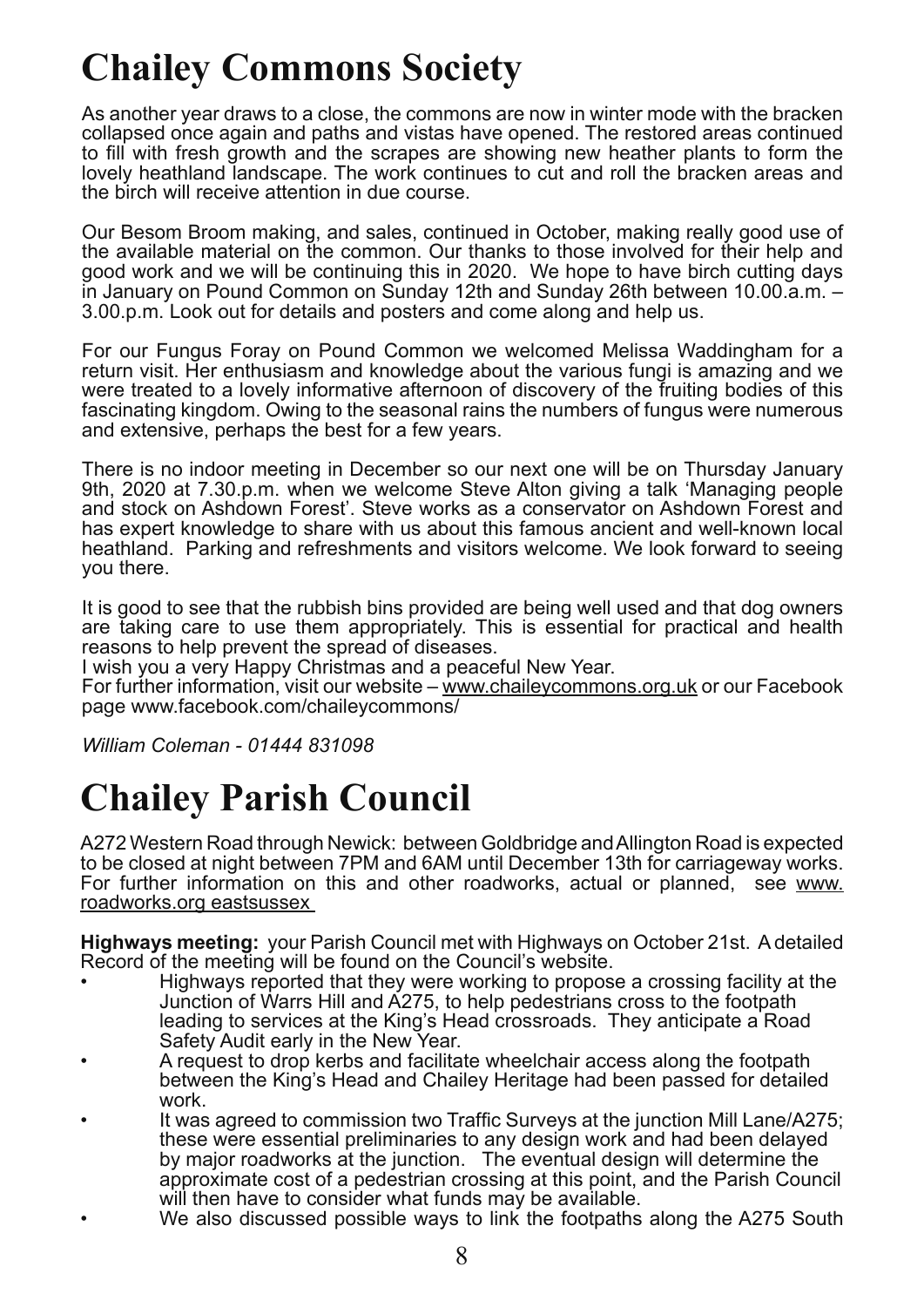Street and Markstakes Corner onwards. Given that the crossing at Mill Lane remains the Council's priority, no easy solution suggested itself and it may be advisable to commission a Feasibility Study to consider the problem.

Jubilee map: to celebrate the Queen's Diamond Jubilee in 2012 the Parish Council commissioned an illustrated map of Chailey to be given to each household to mark this historic occasion. However, several new households have moved into the village in recent vears and it may be that they would like a copy of the Jubilee Map of Chailey. These are still available and are free-of-charge to residents. If you are interested, please contact the Clerk to request one.

**Chailey Parish Council** 

### **Bee Keeping**

I am running a few tuition days next March/April if you fancy coming to one to learn how to become a beekeeper. Starting at 9am with bee biology, and continuing with equipment needed, what's in the hive, what do they do all day, diseases, swarm control, harvesting honey, flowers and the environment ending about 4pm with Q/A- after we have looked in a hive at the real thing! Bee jackets provided Email me for dates and prices.

Heather McNiven - heathermcniven@btinternet.com

### **Cattle Grid Cleaning**

East Sussex Highways will be cattle grid cleaning on Beggars Wood Road, Chailey. Works will start on Monday 2nd December 2019 and continue for 5 days.

During this time, Beggars Wood Road will be closed from A275 to North Common Road between 7am & 7pm. Traffic will be diverted via A275, A272, North Common Road & vice versa. Please see our website for further information: https://www.eastsussexhighways. com/roadworks/beggars-wood-road-cattle-grids.



Our next meeting will be on Tuesday 3rd December when our speaker will be Gilly Halcrow on Our Christmas Traditions. Gilly has been to speak to us before so we know we will have an excellent evening.

In November Malcolm Wells MBE gave us an extremely interesting and amusing talk on his most varied life, leading up to him being the national speaker for charities. He told us he left school with only one GCSE in music, but that led to him joining the army and being lead cellist for the symphony orchestra, frequently playing at Buckingham Palace for Royal State banquets, and also at Wembley Stadium for an international football match. On retirement from his 24 year army career, which took him on active service to Iraq, Kuwait, Northern Ireland and elsewhere, he became a fund raiser for various charities, being awarded the MBE in the process. He now travels throughout the country giving talks and raising money. A funny story he told us concerned a charity training dogs to help people with disabilities, he said it takes 18 months to train a dog, but the dog chooses the partner he will go to. One young ex-rugby player who had broken his back in the game and was permanently in a wheelchair said he fancied one of the two labradors they had, thought his image down the pub would be helped by a labrador. However, when the dogs came in the labradors went straight past him, as did the retrievers until the last dog remained - a poodle. This one rushed straight up to him, picking up his ball to put it into his lap! Several years later the two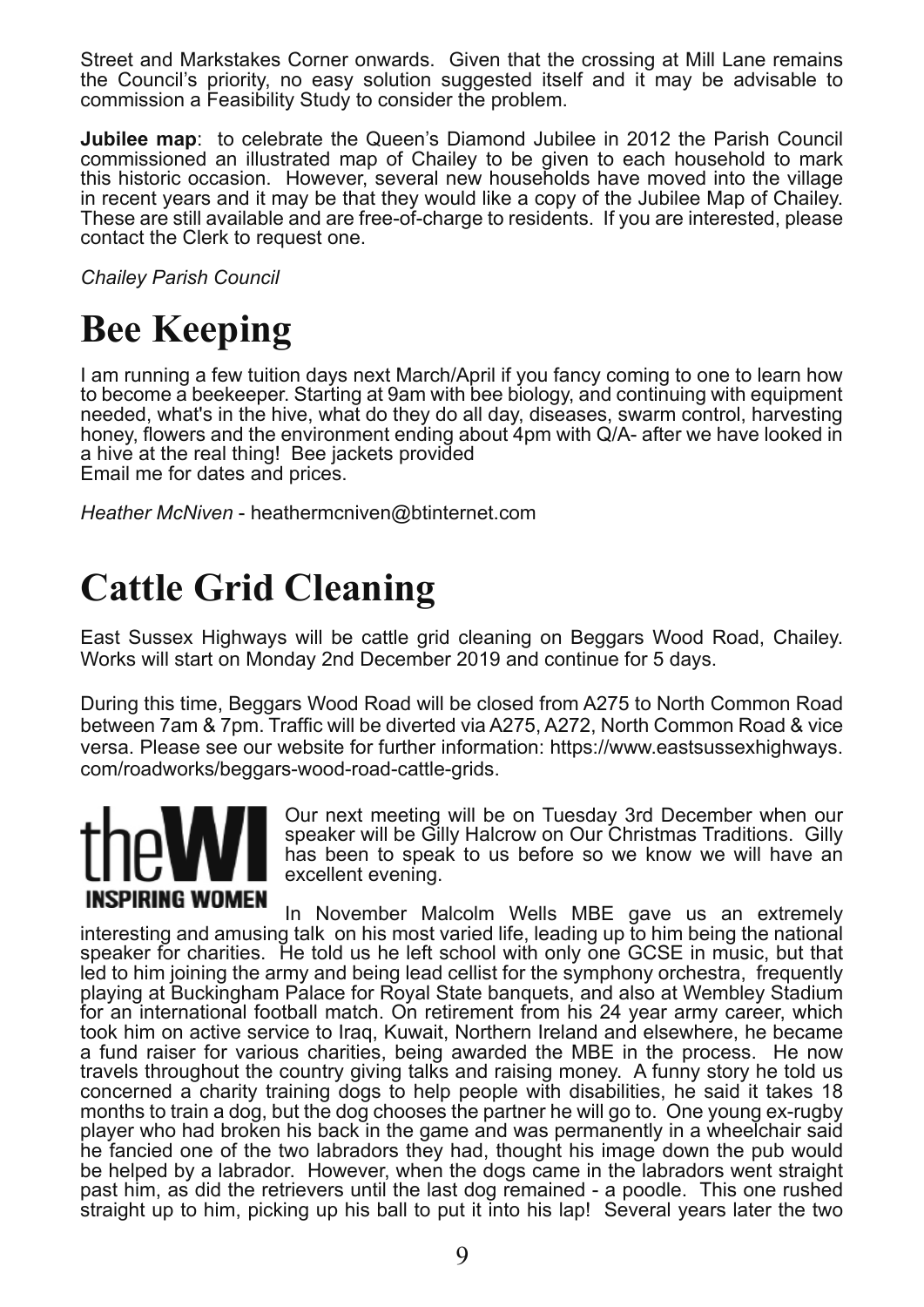are inseparable.

A couple of weeks before that Chailey WI hosted one of the regular Group meetings where WI members from neighbouring Institutes join us for a speaker and afternoon tea. This time we had Hamish Brown who had retired from his career in the Metropolitan Police where he was involved in stalking crimes. He outlined some of the cases he had taken part in as well as giving us advice on how best to deal with stalking. He donated the fee we gave him to the Suzy Lamplugh Trust.

We meet on the first Tuesday of each month at 7.30 pm in Chailey Village Hall when we are always pleased to welcome new members or guests who wish to come along. For the nominal sum of £3 you can listen to the speaker and enjoy some home made refreshments.

**Margaret Smith 01825 723519** 

### **Chailey Horticultural Society**

May I wish you all a very happy Christmas and a prosperous and productive new year. December is a month with many distractions away from the garden. However though there may be little to do in the way of planting there is much to do in the way of planning. This starts at the end of December with pruning of apples, pears, quince, greenhouse grapes and wisteria. But not stone fruit bearing trees such as apricot, plum and nectarine which should be pruned in the summer months when the sap is rising to avoid silver leaf and other diseases. Grapes are pruned by cutting back the fruit bearing laterals to one bud from the main stem. Also old vines may benefit from removal of some of the loose bark which may harbour disease.

Rhubarb may require some attention. Sometimes after a number of years of adding a layer of compost the crown becomes too deeply bedded and may become waterlogged and prone to rot. In days gone by the crown was dug up every January and laid on the surface for a period of cold which is essential for new growth so make sure the crown is just below the surface. It can also be dug up and split with a spade. Each section should have a growth bud and replant with the bud at or just below the surface. Do not force rhubarb more than once every five years.

This is also the time to plant new raspberry canes. They should be replaced every ten to twelve years with fresh virus free canes. Ideally a fresh site should be chosen but if this is impracticable add plenty of well rotted manure and compost.

If overwintering or growing crops in a greenhouse or poly tunnel it is important to keep the outside clean to ensure the maximum amount of sunlight can penetrate.

After the first frost you can dig parsnips and pick sprouts (much tastier after a frost). Make sure the ground is free of rotting vegetation and protect more delicate vegetables such as lettuce, peas and carrots and beetroot still in the ground. Birds, slugs, squirrels and rabbits may remain a problem so be careful.

Now retreat inside with the catalogues and plan what to do in the coming year starting with potatoes. Subject for next month Good gardening

Peter Estcourt pge44@icloud.com - 01273400791 - 07803179708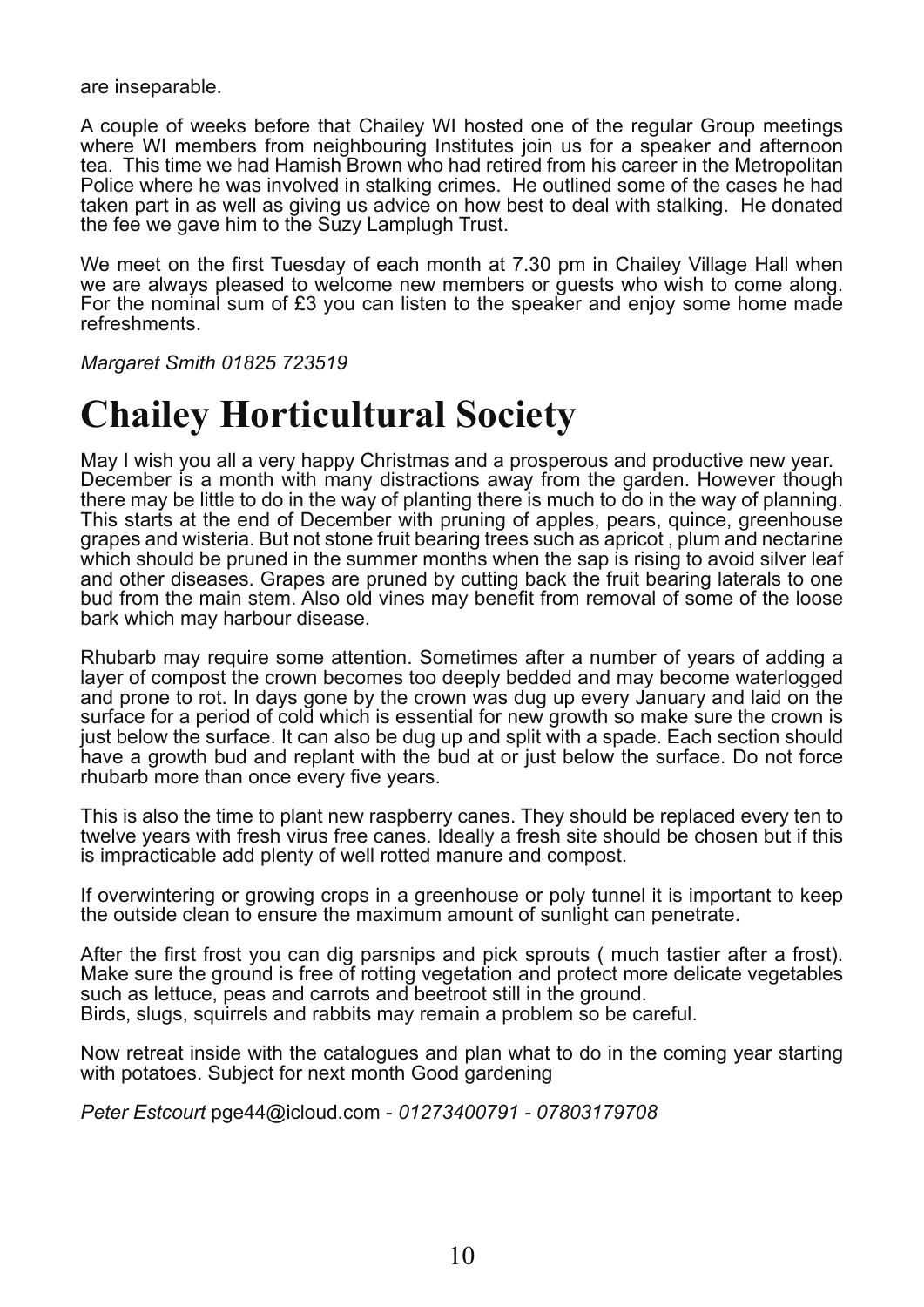

100 Club winner for November was number  $15 - 1$  Walters. congratulations and thank you for your support.

We have had a great bonfire season this year. The out meetings have been well attended – thank you to all the members who took their time to represent the village. Chailey was represented in Burgess Hill, Eastbourne, Isfield, Newick,

Lindfield, Barcombe and Hastings.

Thank you to everyone who braved the rain to come to our own bonfire night, it was lovely to have your support on such a wet evening. We only had one float entry this year and we would like to thank Windmill District Guides and Chailey Brownies for their hard work. They were awarded The Langley Shied for Best Dressed Float. We were also joined by Barcombe and Lindfield Bonfire Societies, the vintage tractors and vehicles as well as Raven Drumming Band. Our thanks to them all for their support.

If you weren't able to make it out on Saturday and would like to contribute to our fundraising efforts, we have set up a fundraising page for donations:

https://www.justgiving.com/crowdfunding/chailey-bonfire-society2019?utm term=MvppWBaRB

We could not have held Bonfire night without all the helpers before, during and after celebrations. Our list of thanks is huge and we unfortunately we cannot name everyone individually. A BIG THANK YOU to everyone who was involved. Our thanks to Chailey Litter Pickers who did an amazing job of cleaning up the procession route on our behalf. If you have any feedback about Bonfire Night please contact us via email with your comments (good or bad). We can't promise to implement your ideas to improve our Bonfire Night, but they will be read. If you have any photos or videos of the evening that you would like to share, please email them to contact@chaileybonfire.co.uk so we can add them to the archives and share them on our website and Facebook.

Our final event of the year is our Senior Citizens Christmas Party on 7th December at Chailey Village Hall 12.30pm - 5.00pm. Entertainment and transport is provided. If you or anyone you know would like more information, please contact Jane Stent on 01273 400632 or jane.stent@btinternet.com.

You can follow all our exploits and find out more about our events on the Chailey Bonfire Society website http://www.chaileybonfire.co.uk or join our Facebook group – just search for "Chailey Bonfire Society".

The bonfire society committee wish you all a very Merry Christmas.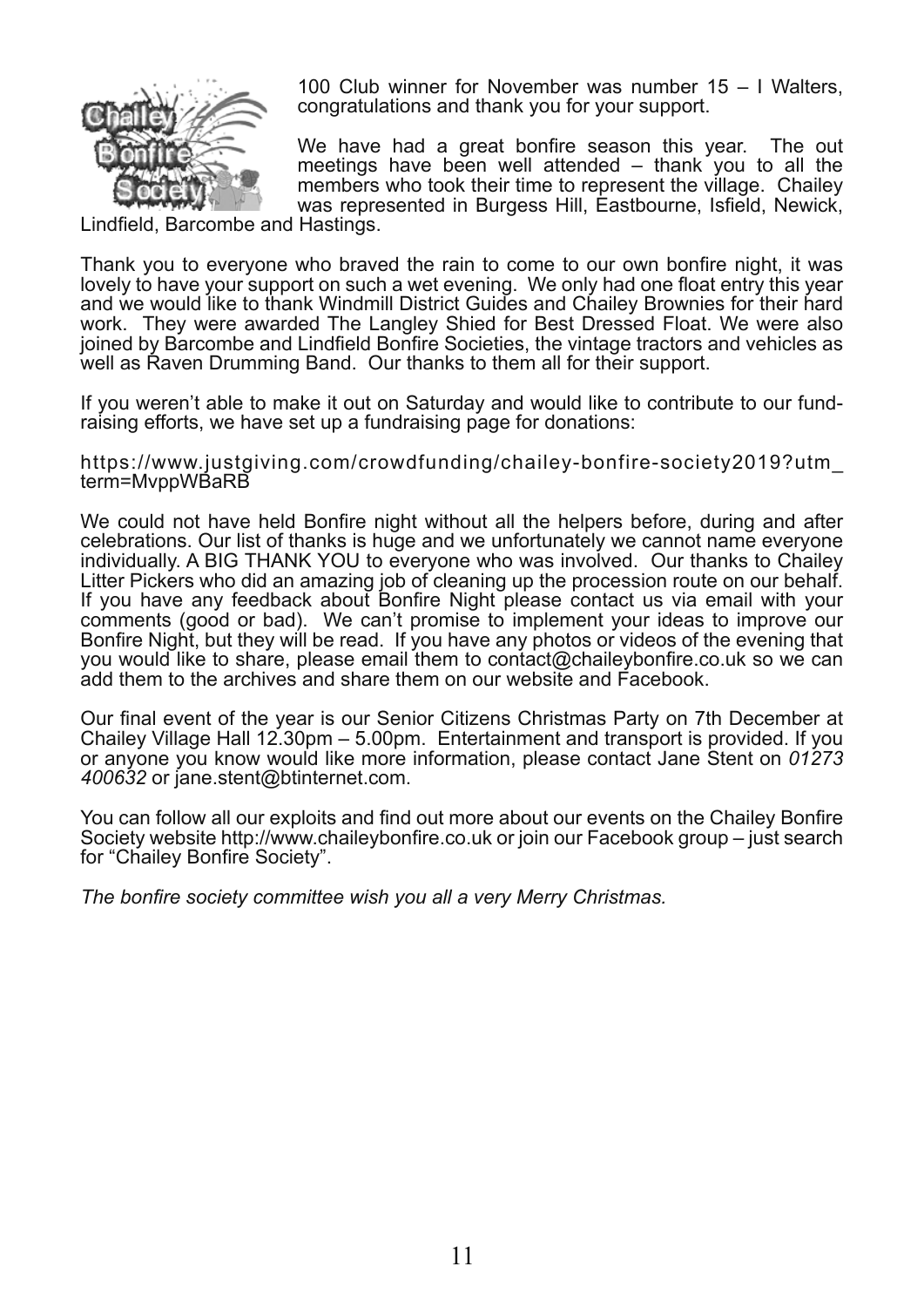

#### **SOUTH CHAILEY - MILL LANE**

Thank you to a very helpful resident for contacting me. Signs and debris were left and blocking paths and verges in South Chailey. They had

been left by the Gas Company who was working on behalf of Gradwell Retirement village. I felt that the responsibility of removing these objects lie with Retirement Villages. I contacted the Director and he assured me that they would be removed. I did make the point that it was important to consider South Chailey residents in a neighbourly fashion.

I am pleased to say he was quick to respond to my request.

Residents in Mill Lane are finding the never ending construction and traffic problems extremely difficult. On your behalf, I have contacted the Head of Planning and Environment at East Sussex County Council and asked that the Enforcement Officer investigates the problems. I am hoping that the Greenacres development will be completed very soon, as so many problems have arisen from Sunninghill, the construction company – breaching the working hours and parking.

#### GIGABIT BROADBAND VOUCHER SCHEME - Rural Gigabit Connectivity programme

It's imperative that we in rural villages have good communication. Many Chailey businesses and residents might already be aware of additional funding towards the cost of installing gigabit-capable broadband to their premises when part of a group project. I apologise if this is old news for some. Group projects are when two or more residents and/or (small or medium enterprises) get together to combine their vouchers towards the shared cost of installation.

Rural premises with broadband speeds of less than 30Mbps can use vouchers worth up to £3,500 for each small or medium enterprise and up to £1,500 per residential premises to support the cost of installing new gigabit-capable connections to eligible premises. So if you, and neighbouring property owners are interested, you can get together and apply for vouchers to put towards the cost. You can check and confirm voucher eligibility for your area on the government's website: gigabitvoucher.culture.gov.uk/rural.

#### THANK YOU FOR A GREAT CHAILEY BONFIRE AND FIREWORKS DISPLAY

Like every year, our incredibly hard-working Bonfire Society produces a great show and thankfully, the rain stopped for the display. The dancing fire ladies were great too. We are lucky that a few, hard-working volunteers tirelessly fundraise for our Chailey Bonfire celebration throughout the vear. Fireworks are not free, so whatever you can afford to give, is gratefully received  $-\overline{}$  you can give and support throughout the year. With warm wishes for a very Happy Christmas and Healthy New Year.

Cllr Sharon Davy email sharon.davy@lewes.gov.uk Tel: 01444 831 336



CHAILEY REPAIR CAFÉ - 1000 repairs and countina!

As we enter the New Year, Chailey Repair Café celebrates having supported the local community

by repairing more than 1000 items since it opened in August 2018. The café's skilled fabrics team has completed repairs on antique and modern clothes and handbags. Bicycles and lawnmowers have been given a new lease of life by the cycles and mowers team and our electrics and general repairs teams have tackled toasters, irons, record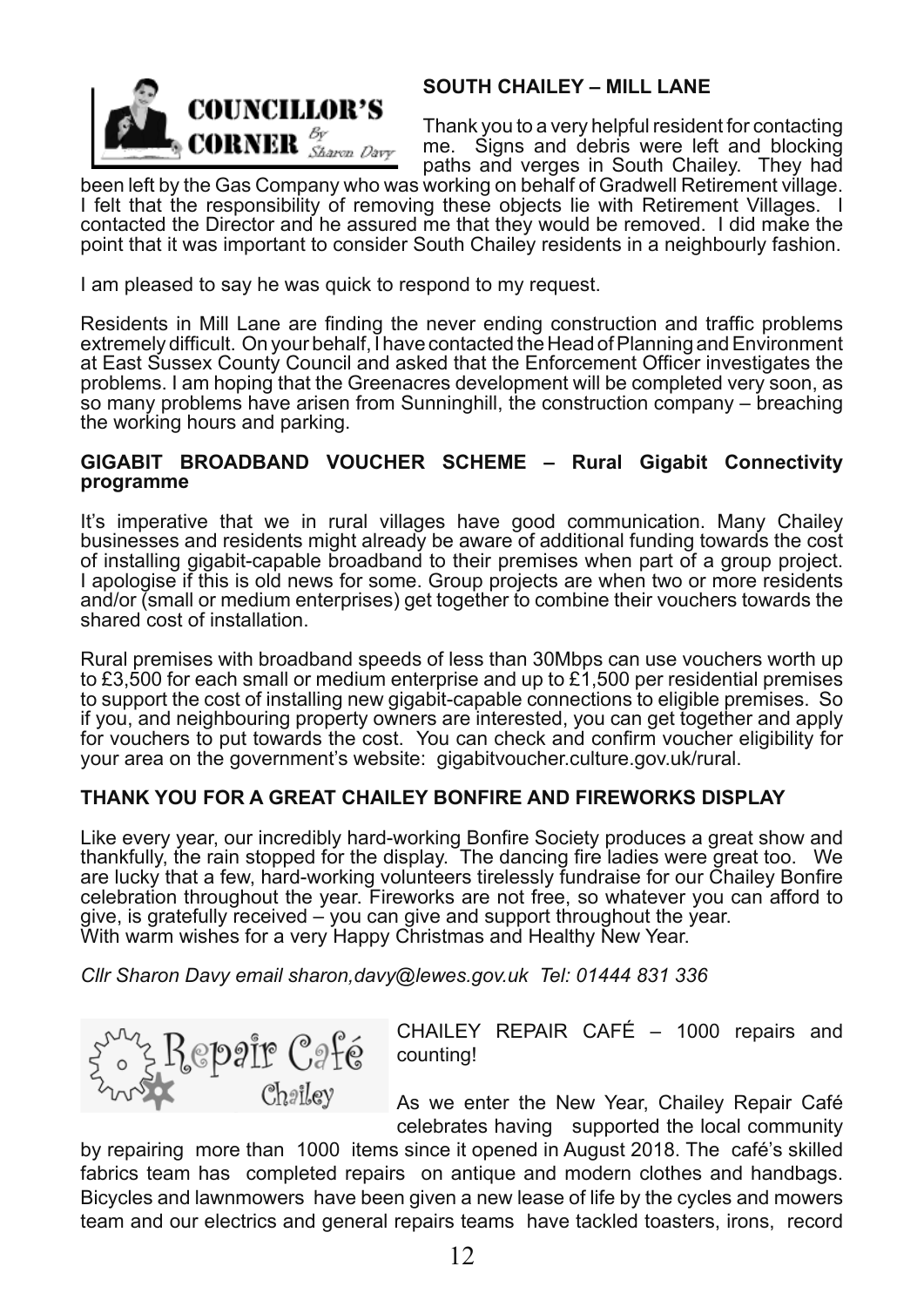players, table lamps and everything from a unicorn to a beautiful 1940s Pedigree doll and much more!

Founder and coordinator Bryan McAlley said "when we opened, there were 66 Repair Cafés in the UK. There are now over 150, and counting and we have been happy to have had a hand in advising some of those emerging in Sussex. I am so grateful for the support given by the local Parish Councils and the media, but none of this would have been possible without the dedication and hard work by our remarkable 38 volunteers!"

Bryan added "Our 2020 dates are easy to remember  $-$  we are normally open every 2nd Saturday of each month between 10am - 1pm. Free fridge magnets with all our 2020 dates will be available at the café, so you won't forget!"

Chailey Repair Café is part of a world-wide movement where volunteer experts repair things free of charge – although a donation towards running costs is invited. Anyone can bring along broken items or clothing needing repair from home, and have a cuppa and a cake while they wait!

Chailey Repair Café next opens at Chailey Parish Hall 10am - 1pm on 14th December, then 11th January 2020, and then normally on the second Saturday of each month...

If you would like to know more, contact us at chaileyrc@gmail.com or find us on Facebook.

#### **OTHER LOCAL NEWS**

### **New Train Services**

The Cooksbridge Station Partnership invites you to join them at the station to celebrate the provision of Saturday services for the first time in 35 years.

| 10.30am Saturday 21st December<br>*Speeches | Phil Hutchinson, Strategy Manager<br>Govia Thameslink Railway<br>Robert Baughan, Cooksbridge Station Partnership                                                                                                                                           |
|---------------------------------------------|------------------------------------------------------------------------------------------------------------------------------------------------------------------------------------------------------------------------------------------------------------|
| *Unveiling of commemorative plaque          | Councillor Tamsyn d'Arienzo<br><b>Chair, Hamsey Parish Council</b>                                                                                                                                                                                         |
| *Light Refreshments<br>*Festive music       |                                                                                                                                                                                                                                                            |
| Invited guests include:                     | MP Maria Caulfield, Norman Baker,<br>District Councillor Isabelle Linington,<br>Hamsey Parish Councillors,<br>Chailey and Barcombe Parish Councils,<br>South Downs National Park Authority,<br><b>Sussex Community Rail Partnership</b><br>Rail Future UK. |

We do hope that you will be able to join us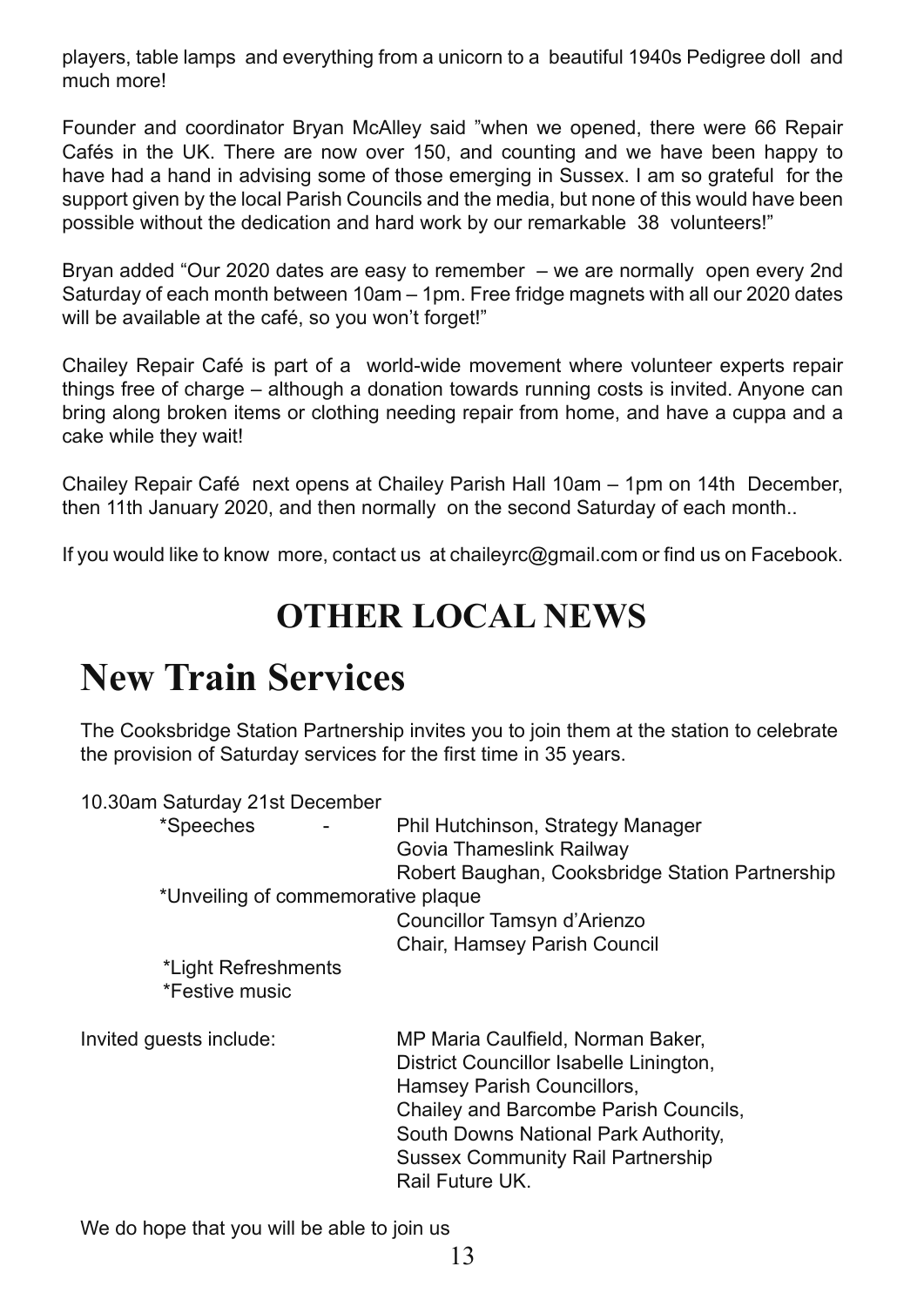#### **Newick Country Market** Every Friday 10 am to 11 am **Newick Village Hall**

Make it a date on the A272. Come and join us in the Village Hall for a wide range of homemade and locally grown produce. Bespoke greetings cards and flower arrangements for that special occasion; savoury or sweet bakes as the fancy takes you. Special diets can also be catered for.

With the festive season nearly here, as well as our normal range, we will have Christmas goodies available, so why not let our cooks save you time and know you are getting genuinely home cooked food. Christmas orders will be available for collection on 13th or 20th December.

All the items are produced by members of the market and our food producers have the required standard of food hygiene certificate.

If you haven't met us before why not drop in for some freshly brewed coffee, meet friends and catch up on village news.

It is advisable to come along early as many items sell out fast.

We would like to take this opportunity to wish everyone a very Happy Christmas and remind vou our last market this vear is on 20th December. We look forward to seeing vou all again when we reopen on 10th January 2020.

Further information 01825 722907

### **Wivelsfield Films**

Here are the dates for the film schedule for 2020. 19th January, 16th February, 15th March, 19th April, 17th May, 14th June, 19th July, no film August, 20th September, 18th October, 15th November, no film December

Wishing you a Merry Christmas and Happy New Year.

### **Lewes District Citizens Advice 12 tips for Christmas:**

1)**Plan early:** Plan how much you are going to spend on each person and stick to it.

2) Don't forget everyday bills: It may be Christmas, but keep on top of priority bills, such as rent and council tax.

3) Think twice about overdrafts: Don't run up an overdraft without first chatting to your bank

4) Keep it simple: Pay for your goods with cash or a debit card if you can.

5) Shop around: Look for the best price and buy only what you want, not what others say you need.

6) Avoid unauthorised lenders: Borrowing from loan sharks is never a good idea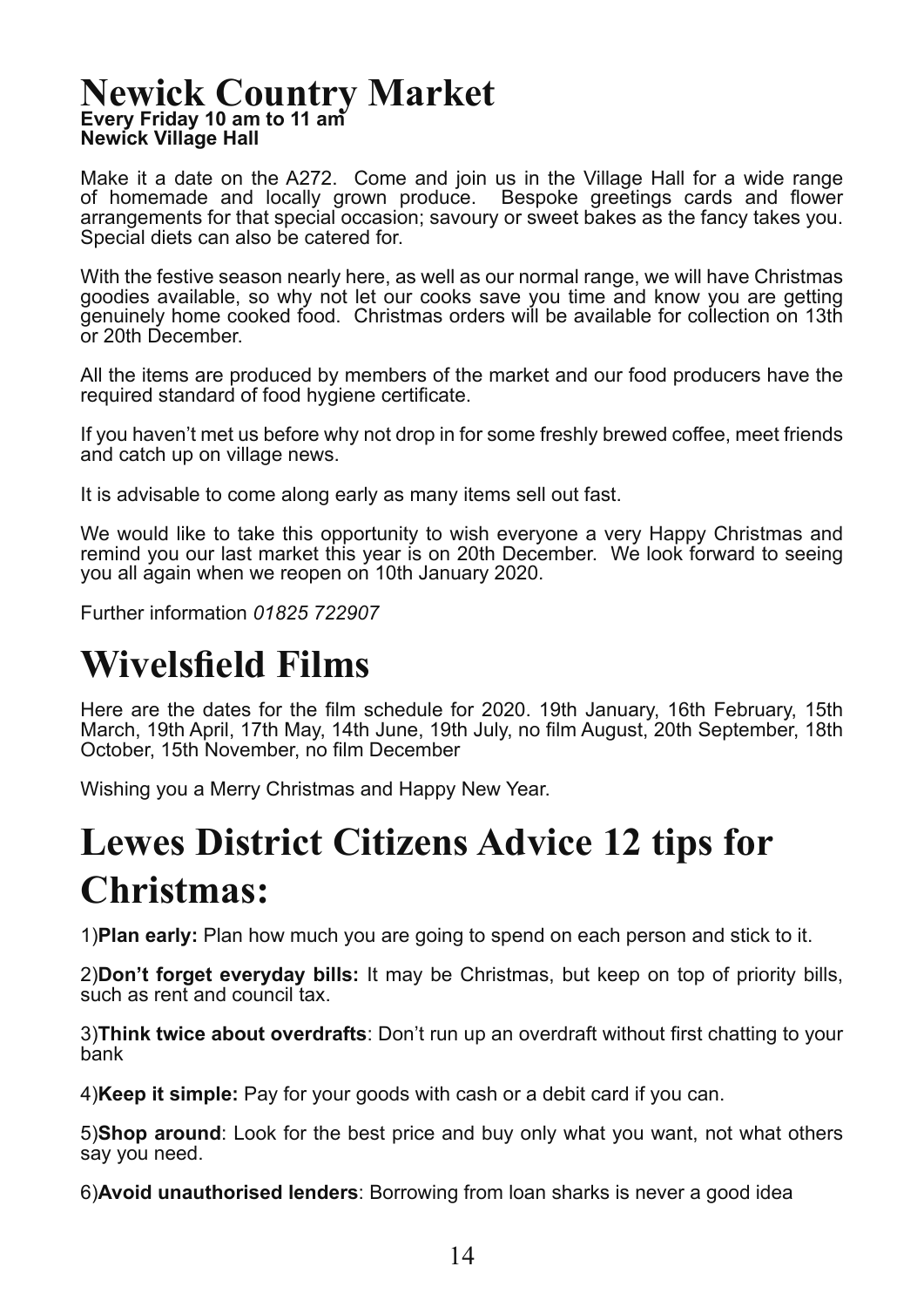7)... and unauthorised traders: Whatever the deal, don't buy from unauthorised traders

8)Read the small print: Check credit agreements for hidden extras and work out the total amount to repay.

9)**Do your own credit checks**: If you plan to use a credit card, shop around

10)**Be organised**: If you've borrowed, repayment will be due before you know it. Make sure you make at least the minimum repayment or you'll be hit with charges.

**11) Start planning for next Christmas:** It may sound crackers, but just after Christmas is the best time to start saving.

12) Get help if you're worried: We can give you solid, free and impartial debt advice online, over the phone and face-to-face.



December 2019 Production

#### **"IN AT THE DEEP END"**

A COMEDY BY DEREK BENEIELD DIRECTED BY CIARAN KIELY

The highly moral Mr Potter presides over a health farm and prides himself on his high standards. But when Gerald Corby

arrives in search of peace and tranquillity - only to be followed

by a trio of ladies in his life and an apparently sex-mad window cleaner - the resulting misunderstandings and mix-ups prove

more than a headache for the hapless Mr Potter as he strives to keep the moral fabric of the health farm intact...

Samuel French Ltd.

 *Come along and enjoy a hilarious evening's entertainment*

#### **PLEASE NOTE: Despite the A272 Road Closure signs**

**THE ROAD WILL BE OPEN TO THE VILLAGE HALL** 

Wednesday 4th  $-$  Saturday 7th December 2019 Tickets £9

#### **NEWICK VILLAGE HALL**

Curtain up 8.00 pm - Doors open 7.15 pm Box Office: 01825 722359 or 722985 or Email: info@newickdrama.org or direct from Newick Butchers